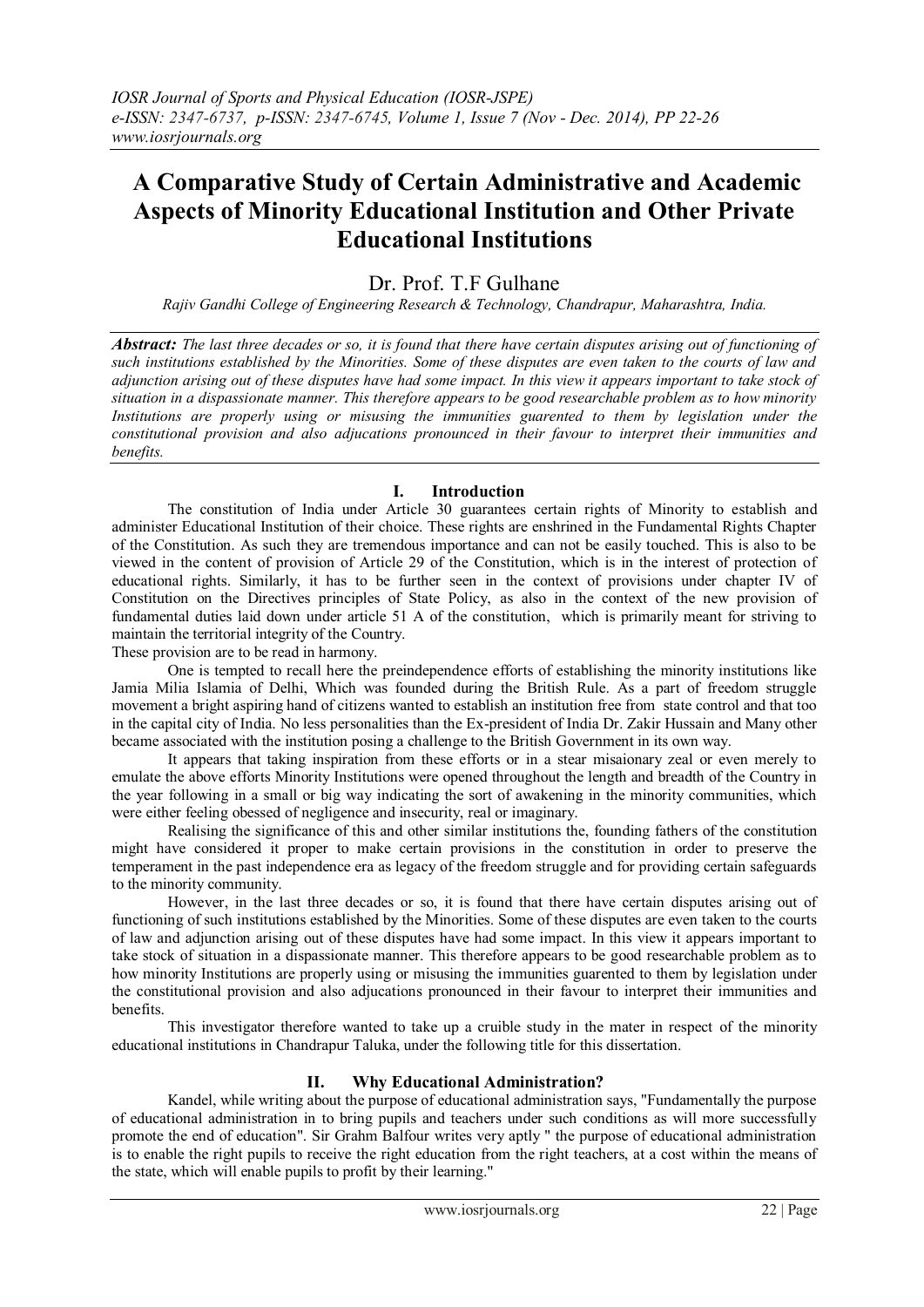In a democratic country like, ours, educational administration and organized in the machinery become necessary to withstand and survive the changes and upheavals caused. Because of change of government. Superior educational administration, in fact, is so basic to the satisfactory functioning of democracy. Errors of judgment can be retrieved in a farm or factory but these can be fatal when we are concerned with the molding of ideas and values of society. An efficient and sound system of educational administration is, in fact the basis of a good democracy.

Besides, with crores of children being educated in educational institution, with thousand of teaching and other personnel working in them, with huge sums of money being spent on education, it is absolutely necessary to evolve an efficient system of educational, administration at all levels- national, state, local and institutional. So that light of education penetrates in every need and corner of this country make the dream of a democratic, socialistic state a reality as early as possible.

Educational administration has the following components;

(1) Forecasting

(2) Decision

(3) Planning

(4) Organization

(5) Direction or Motivation

(6) Control

(7) Co-ordination

(8) Evaluation

(9) Recording and Reporting

These varied functions are named and identified merely for the sake of convenience in analysis : administration is not a collection of disjointed tasks rather it is a seamless wall, in which functions are closely integrated into a process or pattern.

**(1) Forecating -** It is a systematic assessment of future conditions by inference from know facts to-day. We should collect all sorts of information about the present position of the system, its present and expected resources and try to form a picture in terms of the accepted philosophy in a particular country.

**(2) Decision-making -** After considering, the various alternatives and weighing the consequences of each course of action, a choice must be made; a coures of action must be determined. Decision making is a key factor in educational administration as here we have to think of generations which will be affected by the policies decided. Guess work, arbitrary exercise authority, ill-considered hasty decisions, should have no place in educational administration.

The following points be borne in mind while deciding;

(i) the goal must be clear

(ii) the course of action should be simple and easily understood by all concerned,

(iii) standards for targets must be laid.

**(3) Planning -** The plan should be flexible. There should be enough scope of change to cater for any unforeseen situation. There are many variable: the priorities may change due to unforeseen circumstances: equipment and grants may not become available as expected; personnel may be posted out or proceed on leave all these variable contributing to the non-implementation of decisions. The very existence of variable and uncertainties make decision making and planning a necessity.

**(4) Organisation -** Organisation is the combination of necessary human, effort, material equipment brought together in systematic and effective correlation to accomplish the desired results. In education, we organise:

(a) human being into schools classes, committees, groups, school staff, the inspecting staff;

(b) materials into building furniture and equipment, libraries, laboratories, workshops, museums and art galleries:

(c) ideas and principles into schools systems, curricular and co-curricular activities, time schedules, norms of achievement and the like.

**(5) Direction or Motivation -** It is the process of guiding the human effect for achieving the target. The modern term for direction is motivation i.e. to be cheerfully willing to do the job we want him to do. Involvement in deciding policies and plans help in motivation. Communication, down, up and across is also of great importance to the motivation of organisation members. Face to face communication is quite useful if organisation members to be motivated to do their best.

**(6) Control -** Effective control is another important element of educational administrator must constantly check on his team's and his own performance to see that it corresponds to the standards laid down. The administrator needs to take corrective action in the form of adjustment to the physical environment of work, modification and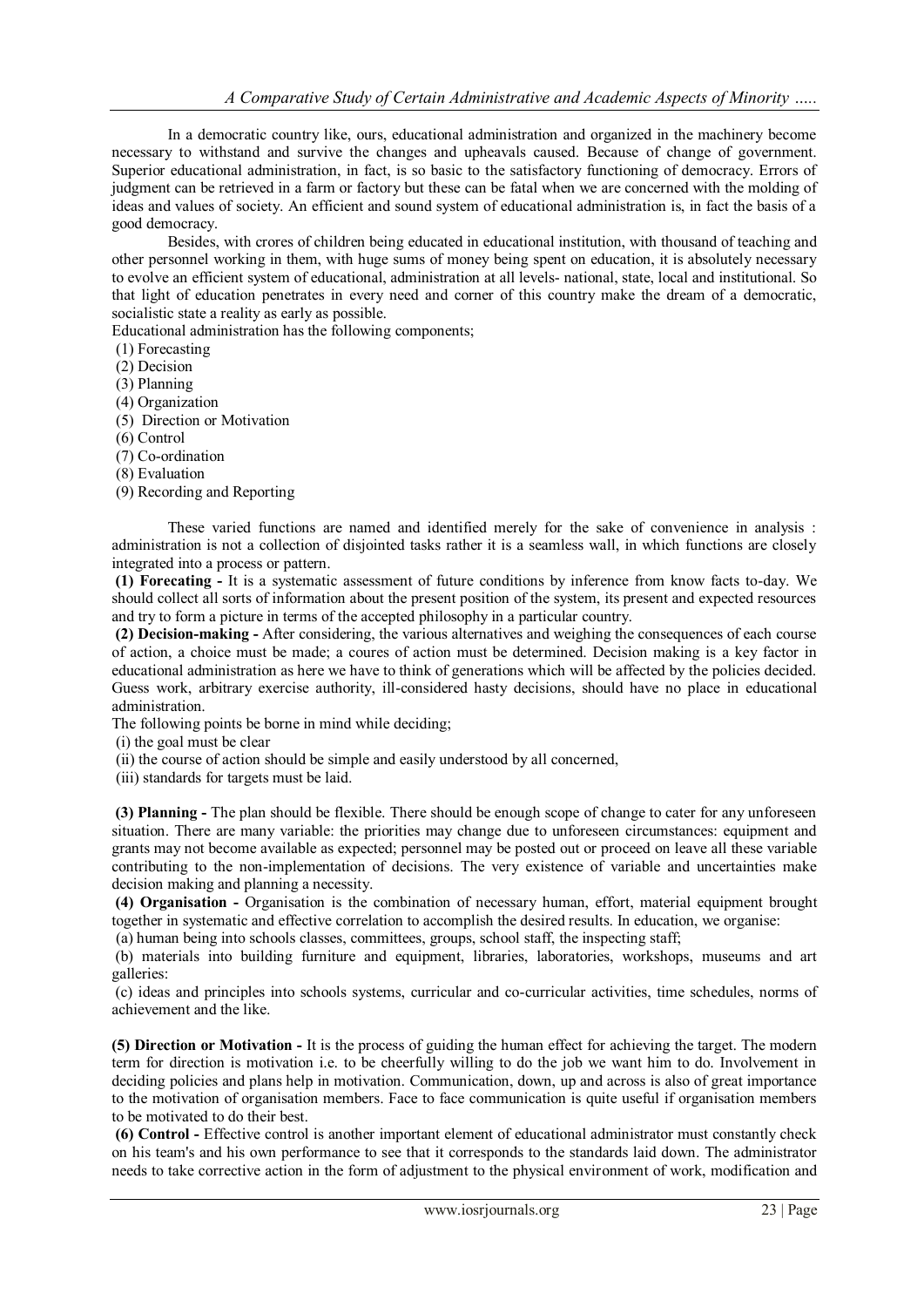addition of materials and methods, or review of the personnel in terms of their spirits, abilities and motivation, to achieve the targets.

**(7) Co-ordination -** It is the process of harmonizing in a uniform programmer of educational service all the elements - the persons, materials and ideas, knowledge and principles and so to interweave them as to achieve a common objective and a single effect. To carry on the difficult talk of co-ordination properly, the administrator should have the administrative competence to see clearly (I) the relations among people ; (ii) the allocation of tasks and (iii) division of labour necessary to organisational achievement.

**(8) Evaluation -** It is also one of the most important elements in the administrative process. Sound objective have been formulated, proper planning has been done, organisation has been made, a programme has been established, all directed to a purpose. Now, what has been accomplished? How well has it been executed? What are ends and results? Any means are not good enough to gain our great ends and checking up of our standards of administration. Good measures are required to find out the reasons why it failed or succeeded, which steps in the process were most successful, what should have been done to improve the action and what should be done differently at the next trial.

**(9) Recording and Reporting -** Recording and reporting are also essential element of administration. The educational administrator is answerable to the parents, the higher authorities, the society etc. for whatever is done in the educational institutions. It is, therefore, very important that a faithful record of all the events is maintained and reports are sent to the concerned persons.

#### **III. Scope Of Schools Administration**

The following may human considered as necessary components of schools administration.

1. Providing the human equipment- headmaster teaching staff, ministerial staff and menial staff.

2. Providing the material equipment such as building furniture, farms, laboratories, library, museum, art gallery

etc.

- 3. Preparing the curriculum for the different classes.
- 4. Organisation of a systematic co-curricular progarmme.
- 5. Preparing time-table
- 6. Maintaining discipline.
- 7. Organization of library and physical education.
- 8. Organization of exhibitions and education.
- 9. Organization of exhibitions and museums.
- 10. Organization of guidance service
- 11. Maintaining the schools records
- 12. Providing various auxiliary services like mid-day meals, schools uniform, text books etc.
- 13. Coordinating the work of home, schools and communitym
- 14. Supervision of school work
- 15. Evaluation of pupil achievement
- 16. Financing and budgeting

17. Co-operating with departmental authorities and implementing the orders of the higher educational authorities.

In short, anything and everything having to do something with the education of the child through the agency of the schools, will be included in school administration.

#### **IV. Characteristics Of Successful Schools Administration**

There are some essential features in a good schools administration :

(i) successful schools administration in its flexible character. The administration should be dynamic, not static: it should provide enough scope for additions and alterations. The rules and regulations should act as a means to an end and not an end in themselves. Dead uniformity and mechanical efficiency is the very antithesis of good administration. The framework of administration should provide enough scope to the administration to help the needy student, and the needy teacher, to changes the time schedule to suit the weather to meet any emergency. A word of caution here. Flexibility does to meet any emergency. A word of caution here. Flexibility does not mean that the administration should be in fluid condition without any specific norms or standard rules and regulations, creating confusion and chaos at every step. What is meant is a proper balance between rigidity and elasticity.

(ii) Practicability. The schools administration must not be a bundle of theoretical principles , but must provide practical measures to achieve the desired objective. Whatever objective is decided it must be achievable and practicable to avoid frustration.

(iii) Conformity to the social and political philosophy of the country. There must be close connection between schools administration and the social and political philosophy of a country. It must adjust itself to the impact of new ideals, new patterns and new mores of the society. In an autocratic country educational theory and practice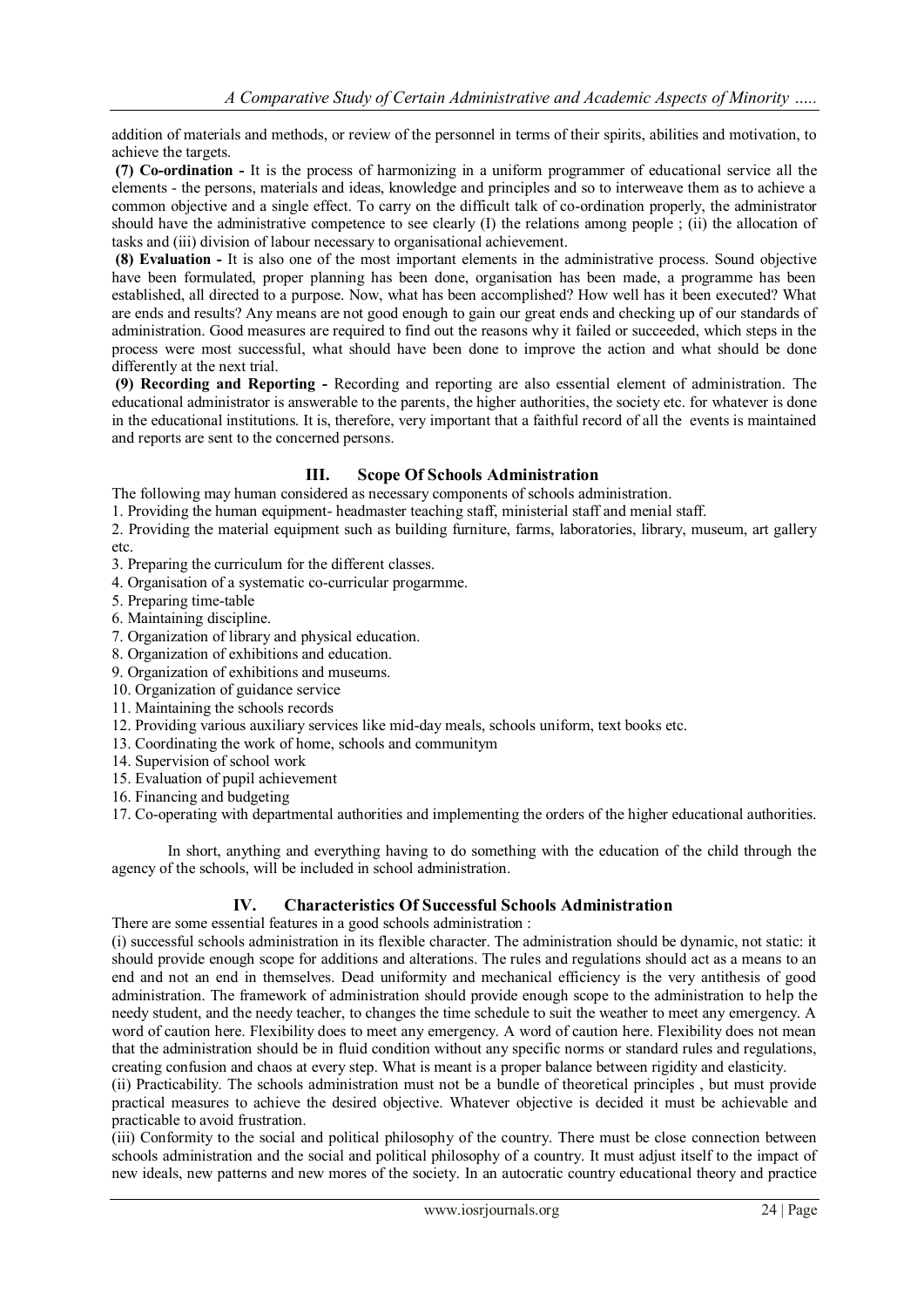will have to be different from that of a democratic country because education is one of the means to achieve social and political objective. American education is decentralised and democratic whereasChinese education is characterised by regimentation due to political philosophies of the democratic because of political democracy in the country.

(iv)Efficiency.Successful administration is that which results in maximum efficiency. This will be possible only when human and material resources are properly utilised- right man at the right place; right woke at the right time every activity and project is well planned and well executed

(v) Successful achievement of desired objectives; Successful administration is one which leads to the successful achievement of education in a particular community e.g. healthy social living development of good physical , moral, intellectual and aesthetic qualities and healthy democratic living.

School administration must facilitate education. It exists for the pupil and its and its efficiency has to be measured by the extent to which it contributes to teaching and learning.

#### **V. Conclusion**

- 1) The founders of Minority Educational Institutions are religious workers, whereas founders of private Educational Institutions are mostly social worker.
- 2) The community support to both the types of schools is satisfactory. Though the community is not a specific religious community.
- 3) The Financial resources for non-aided minority educational institutions and other private educational institutions is tuition fees only, where as for both types of aided school, grant in aid is the financial resource.
- 4) Financial position of both types of institutions is satisfactory.
- 5) Most of these schools have their own buildings.
- 6) A few of the Minority and Private Educational Institutions run in shifts, due to shortage of place.
- 7) All the Minority Educational Institutions and other Private Educational Institutions have good building and staff.

Where as the laboratories and surroundings are not good in both types of schools.

- 8) The Academic out put of both types of Institutions is above satisfactory.
- 9) Administration in both types of Institutions is good.
- 10) The staff is good in both types of institutions.
- 11) The teachers are sufficiently available for both types of institutions.
- 12) The teaches have job satisfaction from both types of Institutions.
- 13) The teachers change frequently in both type of educational institutions except in aided schools because they get better job opportunities, as well as better pay scale.
- 14) The students do not change frequently.
- 15) The admission is open to all except in two Minority Institutions.
- 16) The criteria for staff selection is, Qualification and testimonials in both type of institutions.
- 17) Most of the Minority Educational Institutions have reputation for teaching as well as for co-curricular activities, whereas private Educational Institutions do not have such reputation except a few.

According to above conclusions, drawn from the data collected it can be said that there is no significant difference between the working of Minority Educational Institutions and other private Education Institutions. However, the investigator feels that respondents have not given the corrected responses.

#### **References**

- [1]. babyegeya, e. (2000) 'education reforms in tanzania: from nationalisation to decentralisation of schools', international studies in educational administration, 28(1): 2–10.
- [2]. Babyegeya, E. (2000) 'Education reforms in Tanzania: from nationalisation to decentralisation of schools', International Studies in Educational Administration, 28(1): 2–10.
- [3]. Babyegeya, E. (2000) 'Education reforms in Tanzania: from nationalisation to decentralisation of schools', International Studies in Educational Administration, 28(1): 2–10.
- [4]. Bush, T. (1998) 'The National Professional Qualification for Headship: the key to effective school leadership?', School Leadership and Management, 18(3): 321–34.
- [5]. Bush, T. (1998) 'The National Professional Qualification for Headship: the key to effective school leadership?', School Leadership and Management, 18(3): 321–34.
- [6]. Day, C., Harris, A. and Hadfield M. (2001) 'Challenging the orthodoxy of effective school leadership', International Journal of Leadership in Education, 4(1): 39–56.
- [7]. Fullan, M. (1992b) 'Visions that blind', Educational Leadership, 49(5): 19–20
- [8]. Fullan, M. (1992b) 'Visions that blind', Educational Leadership, 49(5): 19–20
- [9]. Greenfield, T. (1991) 'Reforming and revaluing educational administration: whence and when cometh the phoenix', Educational Management and Administration, 19(4): 200–17
- [10]. Greenfield, T. and Ribbins, P. (eds) (1993) Greenfield on Educational Administration: Towards a Humane Science, London: Routledge.
- [11]. Greenfield, T. and Ribbins, P. (eds) (1993) Greenfield on Educational Administration: Towards a Humane Science, London: Routledge.